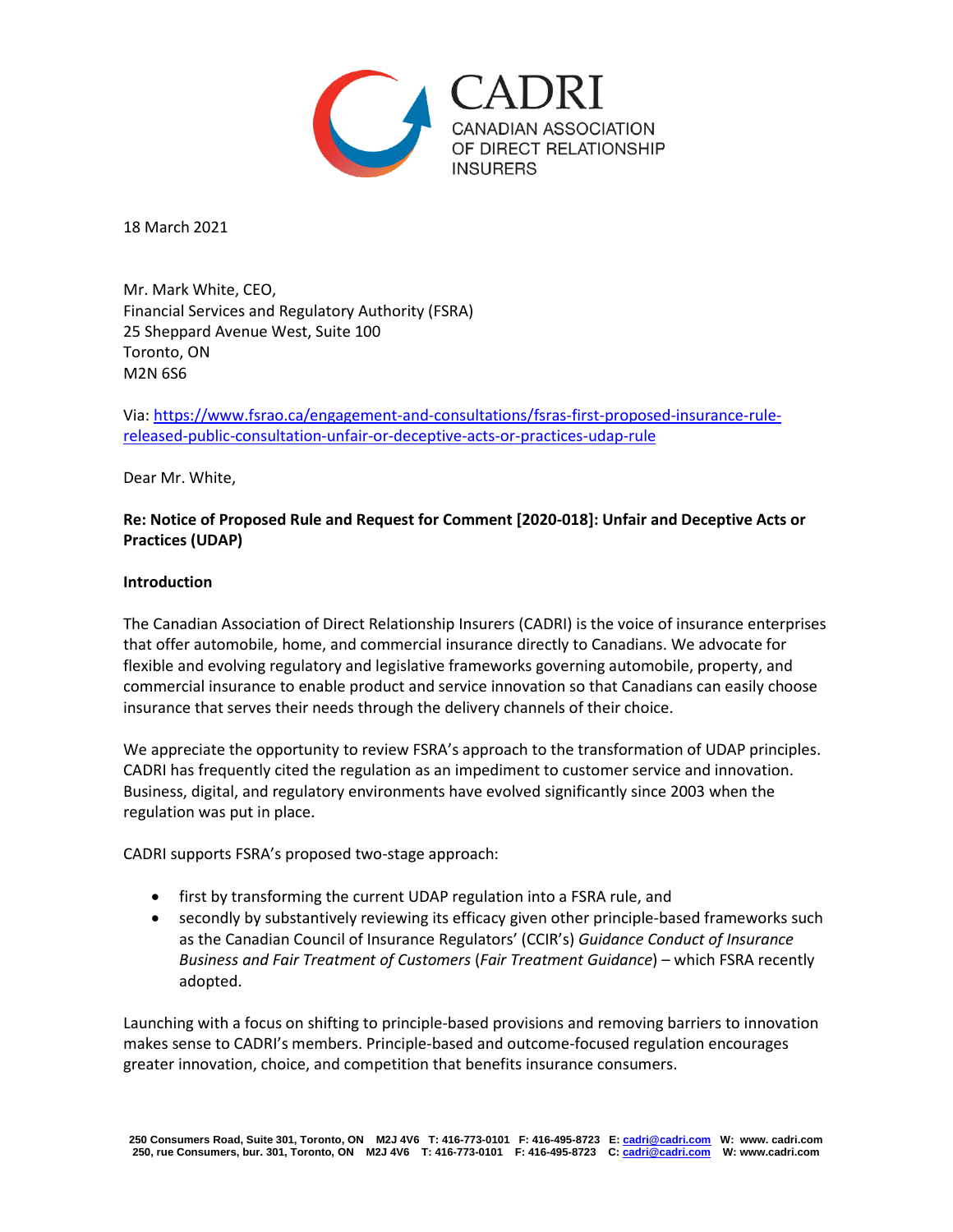### **Pursuing innovative projects through a regulatory sandbox**

CADRI believes that providing the FSRA CEO with discretionary and exemptive powers for flexibility and agile reaction to market conditions is a positive step. The process should be simple in design, quick in implementation and transparent in nature. We will be making comments to the Ontario Ministry of Finance to support this exemption in a separate process this month.

### **The proposed rule**

### 1. Interpretation

*1(3) "If a person has committed an unfair or deceptive act or practice, then every director, officer, employee or legal representative of that person shall be deemed to have committed an unfair or deceptive act or practice …"*

We are concerned with the introduction of section 1(3), particularly with respect to expanding liability to employees and legal representatives. This expanded scope of liability is overly broad and transfers responsibility to those who may have limited control. Moreover, as directors and officers are already liable for UDAP contraventions under the *Insurance Act (*the *Act)*, section 1(3) can be removed from the rule entirely.

*1(1)(v) "'Credit information' means information about a person's creditworthiness, including the person's credit score, credit-based insurance score, credit rating and information about or derived in whole or in part from his or her occupation, previous places of residence, number of dependants, educational or professional qualifications, current or previous places of employment, estimated income, outstanding debt obligations, past debt payment history, cost of living obligations and assets,"*

This process presented FSRA with an opportunity to modernize the definition of credit information. The definition remains broad, encompassing all information about a person's creditworthiness – some of which is not collected by credit bureaus. We observe that in section 9, the prohibitions against the use of credit information are also wide-ranging, essentially prohibiting insurers from using credit information in any way that relates to auto insurance, except establishing payment options.

## 2. Unfair or Deceptive Act or practice

*"2(1) For the purposes of the definition of 'unfair or deceptive act or practice' … conduct, including inaction or omission, which results in, or could reasonably be expected to result in the outcomes, events or circumstances set out in s. 3 through s. 10 of this Rule is prescribed as an unfair or deceptive act or practice."*

We note that the definition of what constitutes a UDAP has been expanded to conduct that not only results in, but could reasonably be expected to result in, the prescribed outcomes, events or circumstances considered a UDAP.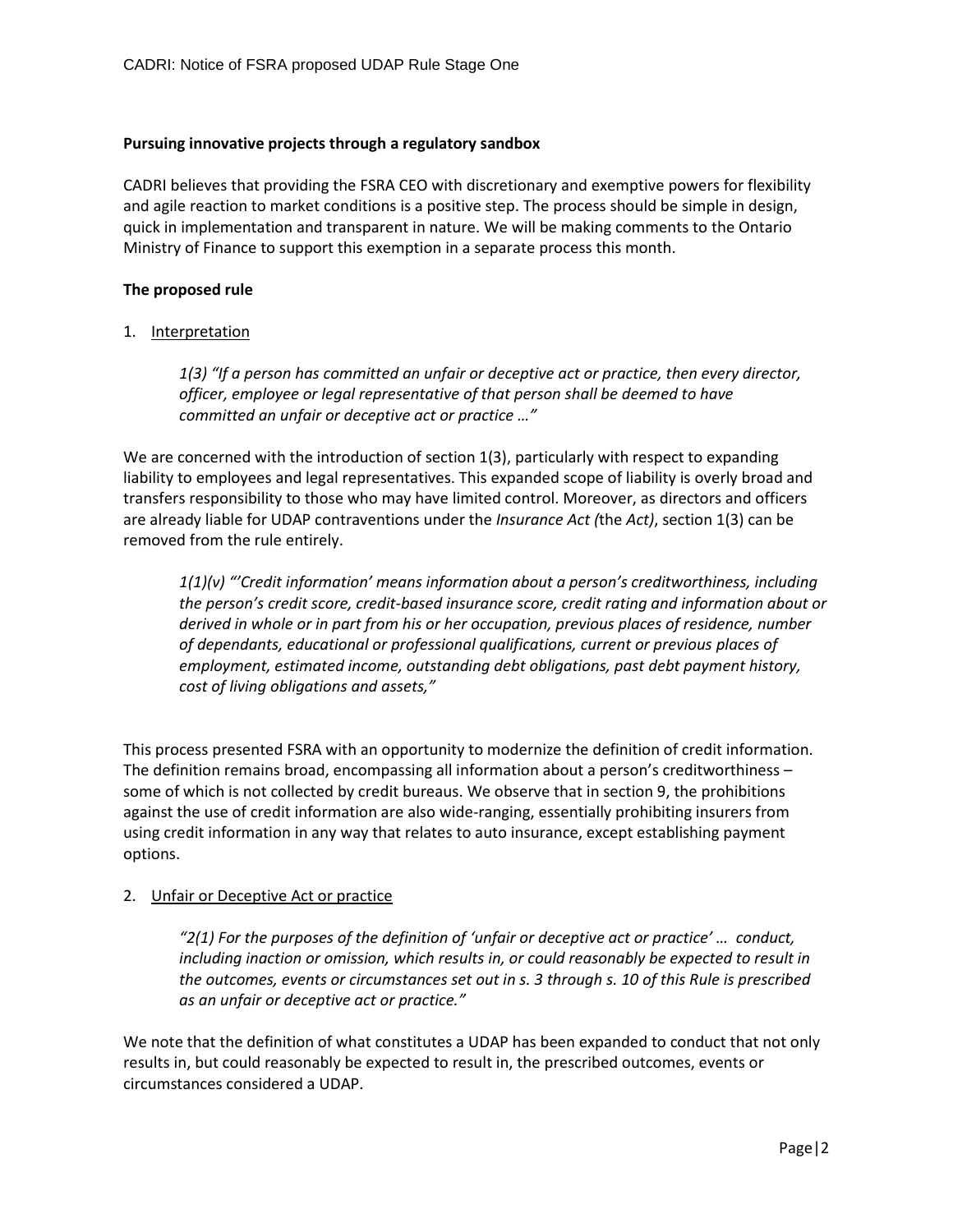This introduces the possibility that an insurer could be found to have committed a UDAP even though their conduct has not actually resulted in those listed in sections 3 – 10 of the rule. We do not support this proposed change. A new principle-based approach to UDAP, by definition, creates more variability in the requirements, and we caution that applying this hypothetical approach could further stifle innovation.

# 7. Incentives

*"7(3) For the purpose of this section clear and transparent communication includes but is not limited to providing an explanation of how the amount or value of any payment, rebate, consideration, allowance, gift or thing of value is calculated."*

CADRI notes that stakeholders have submitted questions to the FSRA seeking clarity about the parameters of rebates and incentives. CADRI encourages FSRA to keep open lines of communication so that common questions can be explored and FSRA can be transparent with its policy directions.

Should FSRA proceed and enable rebates and incentives, our members offer caution relative to expectations relative to: "… clear and transparent communication…" Clear customer communications can be impeded by weighty volume of information. We recommend that the expectation be that the potential amount of a rebate or incentive be made clear and indications are provided as to how the client could learn more if they are interested.

## 9. Prohibited Conduct in Auto Insurance Quotations, Applications or Renewals

*9 (1) …" (i) variance of formal or informal processes and procedures which make it more difficult for certain persons to interact with an insurer, broker or agent for the purpose of discouraging or delaying such persons from applying for, renewing or obtaining insurance…"*

CADRI members seek to allow customers to choose a preferred method of contact. In an omnichannel approach, there are certain unique circumstances where agent intervention is required to better understand the risk and/or provide additional communication. With the addition of section 9(1)(i) in the draft rule, it will be important for FSRA to implement a true principles-based approach, recognizing that certain variances in process are reasonable and necessary – and in the best interest of a client – and do not in and of themselves constitute a UDAP. This will be particularly necessary considering the changes that make not only the action, but the opportunity for an action a UDAP.

In addition, we are concerned that this section could be construed to hinder the application of sound information gathering and underwriting practices. It should also not prevent an insurer from prioritizing its service practices when operational capacity constraints make it necessary. Such situations have arisen in the past for direct insurers in periods of a hard market. As just one example, insurers should be able to give priority to their existing clients.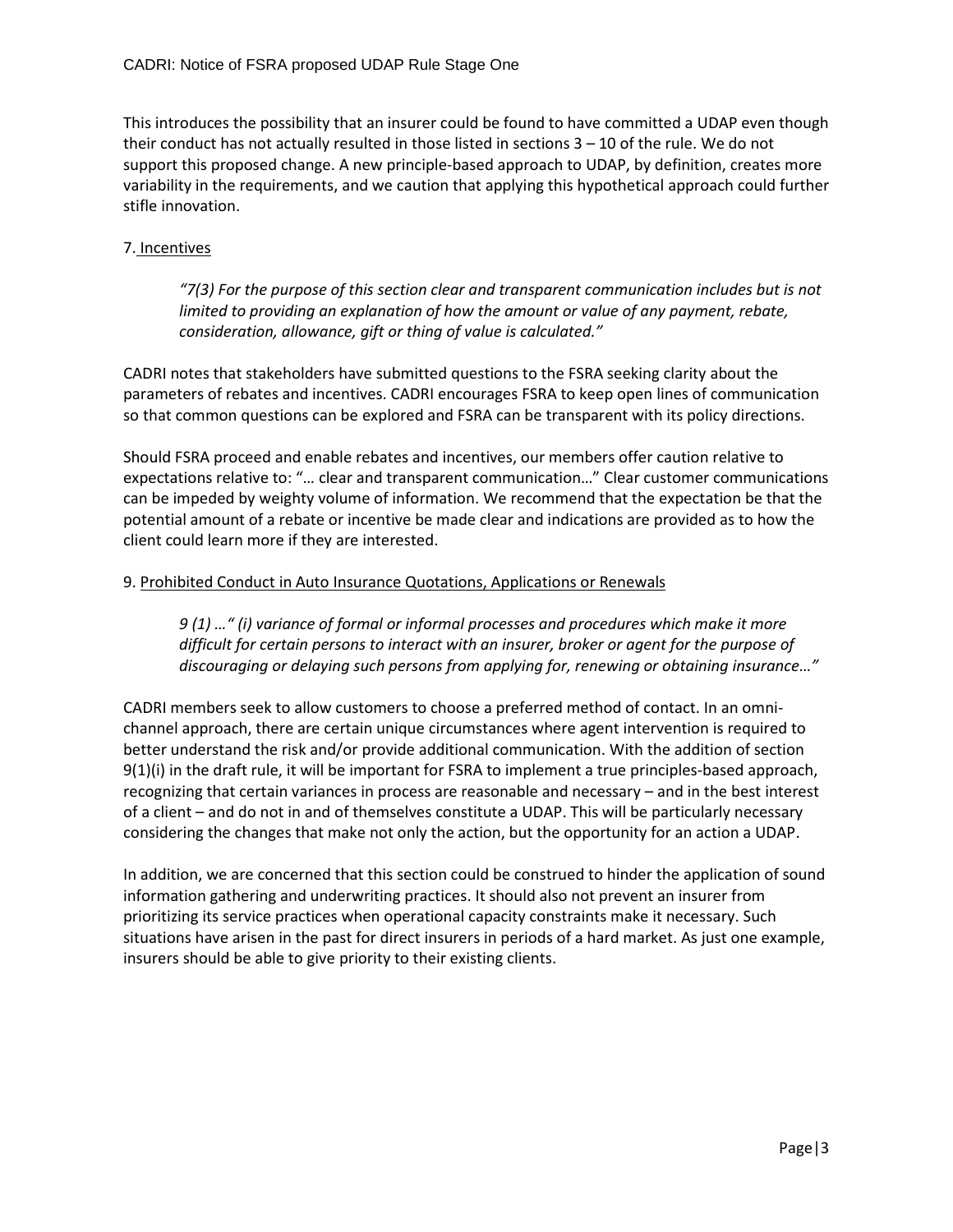# *9 (1) …"(ii) using credit information or a prohibited factor,"*

Credit score is an indicator that is predictive of risk, and its use in other jurisdictions improves insurers' segmentation, allowing insurers to allocate costs more fairly through premiums that are commensurate with risk and therefore reduce rate subsidization.

CADRI is disappointed to learn that credit score as a rating factor is not being reconsidered at this time. Based on experience in other jurisdictions and with property insurance, CADRI members believe that allowing consumers to choose to have their credit score used, when acquiring or renewing auto insurance, leads to more accurate pricing.

The combination of an expansive definition  $1(1)(v)$  and strict prohibition  $9(1)(ii)$  could lead to some undesirable outcomes.

We urge FSRA to partner with Ontario's Ministry of Finance to review *Regulation 664*, which sets out prohibited factors for rating classification. A truly modernized framework would avoid duplication of existing rules or regulations. It seems logical to house the list of prohibited factors in one place. We believe that the list of prohibited factors should be reconfigured to a FSRA rule where, over time, it could be more easily adapted to changing circumstances, unlike the current situation with *Regulation 664*.

*9 (1)…"(v) misclassifying a person or vehicle under the risk classification system used by the insurer or that the insurer is required by law to use,"*

We agree with the intent of the proposed rule but would suggest that it be reworded as *intentionally (or knowingly) misclassifying a risk.* The proper classification of risks is heavily dependent on the information provided by the customer. Furthermore, it is impractical, if not impossible, for an insurer to keep up with the constantly changing circumstances of its individual clients and their impact on risk classification.

## 10. Affiliated insurers

*"10(1) An agent, broker or insurer providing a quote or renewal for automobile insurance from an insurer, and not offering the lowest rate available from amongst that insurer and its affiliated insurers.* 

*"10(2) In this section "lowest rate available" is the lowest rate amongst an insurer and its affiliates which is reasonably available to be offered to the insured or potential insured, having regard to all of the circumstances, including but not limited to:* 

*"(i) each insurer's declination grounds,* 

*"(ii) each insurer's rates and risk classification systems,* 

*"(iii) each insurer's method of distribution; or* 

*"(iv) whether the insurers only recently became affiliated."*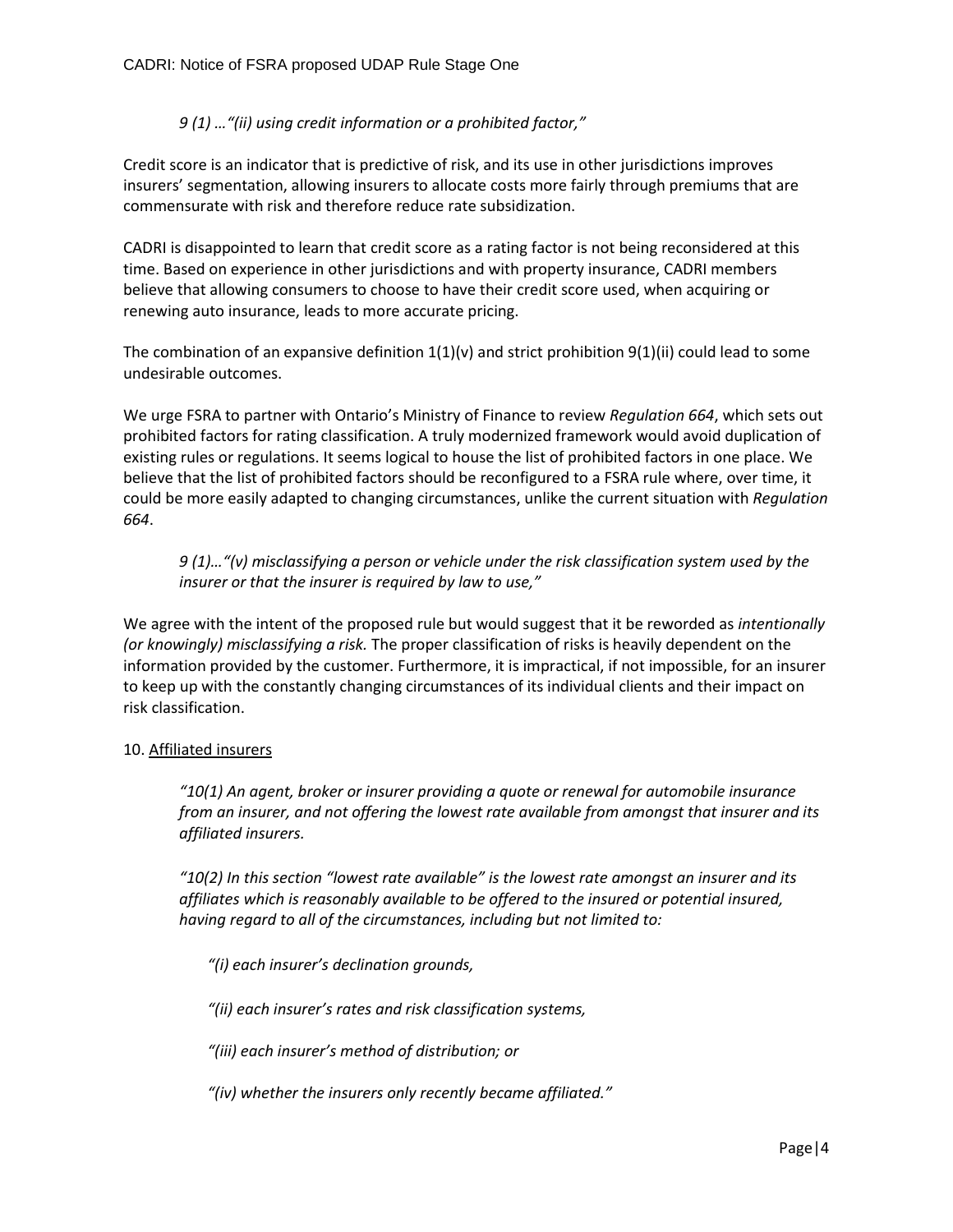CADRI believes it is important for insurers to be able to position and market affiliated companies and channels to specific customers. This is a means of ensuring that Ontarians can find insurance plans tailored their needs. In addition, CADRI submits that FSRA's proposed language may be varying from the intent of the existing regulation to the detriment of customer experience. Finally, flexibility for mergers and acquisitions continues to be essential in the property and casualty industry.

Ontarians accept that companies may have different brands under their corporate umbrellas. We have seen this work well in the mobile phone market where the larger players, Bell, Rogers and TELUS, each have mainstream and lower-priced brands and plans for younger and price-conscious customers. In this context, CADRI supports measures which allow corporations with affiliated companies to vary their pricing models based on distribution channels and market factors. By doing so, FSRA will put in place conditions which encourage experimentation and innovation.

The current provision provides for an exception where the means of distribution is separate and distinct. The rationale for the exception makes good sense, as it would be unreasonable or practically unrealistic for affiliates with multiple distribution means to offer the lowest premium amongst the affiliates. However, the strict application of the rule means that the two channels must always maintain very separate and distinct operations. The unfortunate reality for the customer is that a direct channel insurer that offers a standard auto insurance product is unable to offer the nonstandard products of an affiliated channel insurer, unless the affiliates can also be distinguished based on declination grounds or rates and risk classification systems. This is difficult to attain or sustain from a true compliance perspective. Therefore, to be compliant, the best outcome for the customer is a referral. More specifically, the customer has to start from scratch with another agent of the affiliated non-standard insurer.

This scenario not only results in a poor customer experience but could also lead a customer to believe that an insurer is not complying with the Take-All-Comers rule, when in fact, the strict application of the UDAP Regulation prevents the insurer from providing a better experience for the customer.

It is not entirely clear that the redraft of this section benefits the customer.

Finally, with respect to affiliated insurers, we also believe that the regulatory approach should allow for significant flexibility following a merger or an acquisition. The newly-combined insurer should be able to maintain a different rate structure for the separate entities until such time as all the customers can be smoothly converted to the new rating system in order to minimize sudden and abrupt changes in individual premiums. This may entail a gradual conversion over a prolonged period.

We will continue to work with FSRA to understand the interpretation and implications of this section, and recommend further amendments be considered as part of second-phase review.